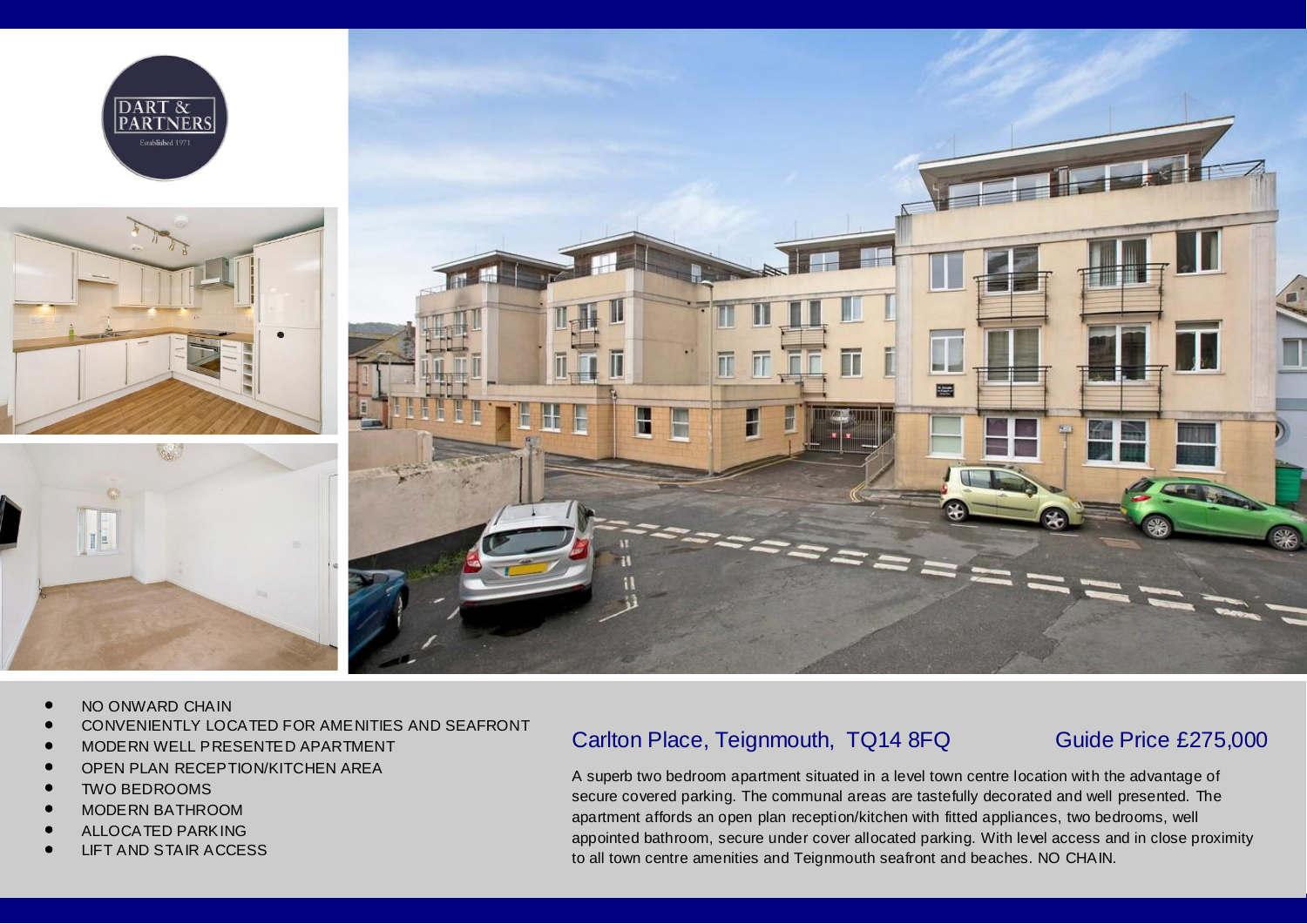



# Property Description

A superb two bedroom apartment situated in a level town centre location with the advantage of secure covered parking. The communal areas are tastefully decorated and well presented. The apartment affords an open plan reception/kitchen with fitted appliances, two bedrooms, well appointed bathroom, secure under cover allocated parking. With level access and in close proximity to all town centre amenities and Teignmouth seafront and beaches. NO CHAIN.

Secure entry door into...

### COMMUNAL HALLWAY

Access via stairs and lift to second floor. Door to Apartment 22.

### ENTRANCE HALLWAY

Telephone entry system control unit, radiator, door to linen cupboard with slatted shelving housing a gas boiler providing the domestic hot water supply and gas central heating throughout the property. Door to deep walk in cloaks cupboard. Doors to...

### OPEN PLAN RECEPTION/KITCHEN

RECEPTION AREA: Two uPVC double glazed windows overlooking the front aspect with Juliet balcony, radiator. Open through to KITCHEN: range of cupboard and drawer base units under laminate rolled edge work surfaces with integral appliances including Hotpoint washing machine, dishwasher, oven, fridge, freezer and four ring ceramic hob with chimney style extractor over, tiled splash backs, corresponding eye level units with under counter lighting, wine rack.

### BEDROOM ONE

uPVC double glazed window overlooking the front aspect, radiator.

### BEDROOM TWO

uPVC double glazed window overlooking the front aspect, radiator.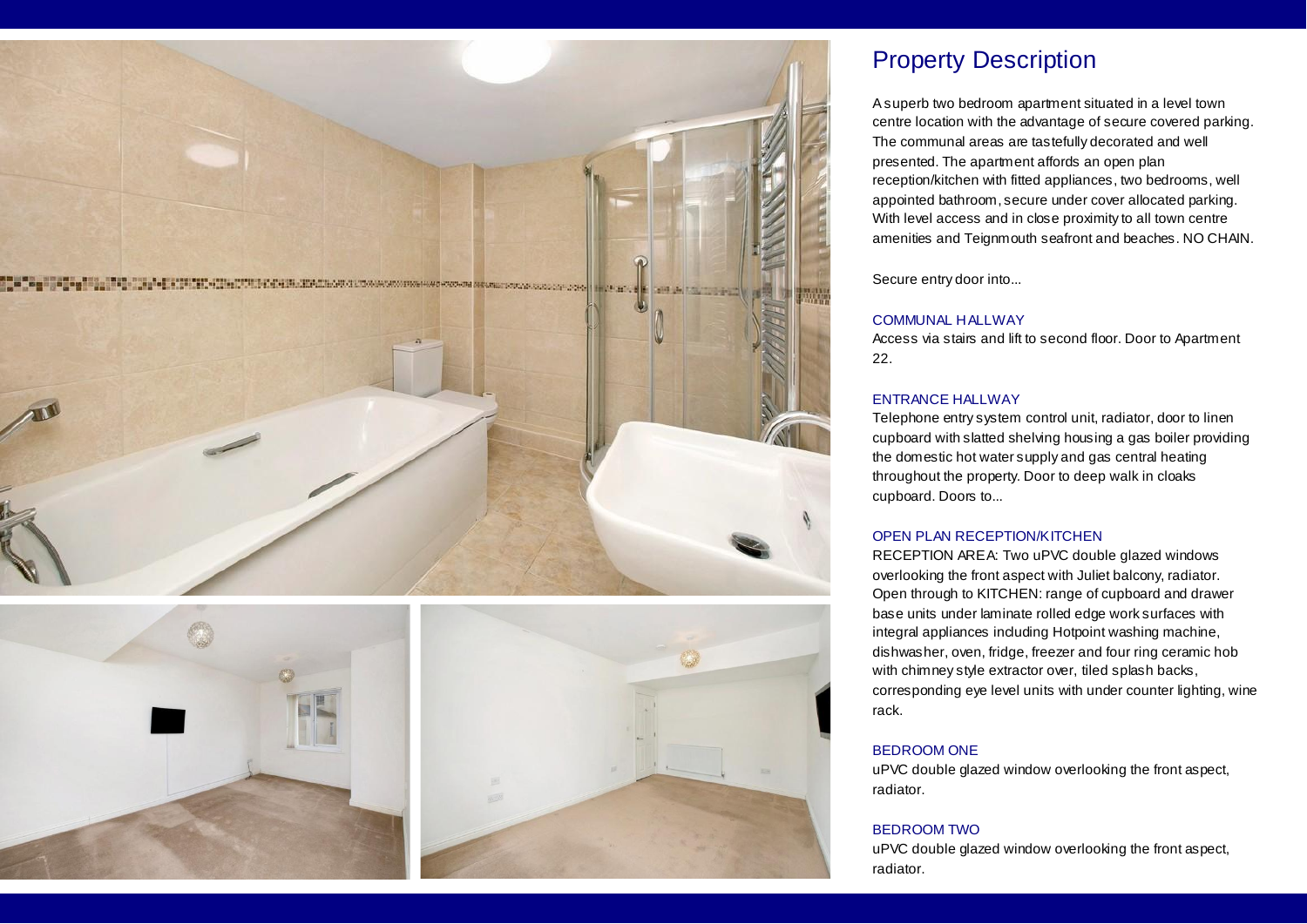





# 手





## BATHROOM

Fully tiled walls and flooring with modern contemporary suite comprising panelled handled bath with mixer tap and shower attachment, WC, wall hung wash hand basin, shower cubide with glazed sliding door and screen, fitted shower, fitted extractor, ladder style towel rail/radiator, illuminated mirror with shaver socket.

# **OUTSIDE**

The property is approached via secure entry system and apartment 22 benefits from ALLOCATED OFF ROAD PARKING.